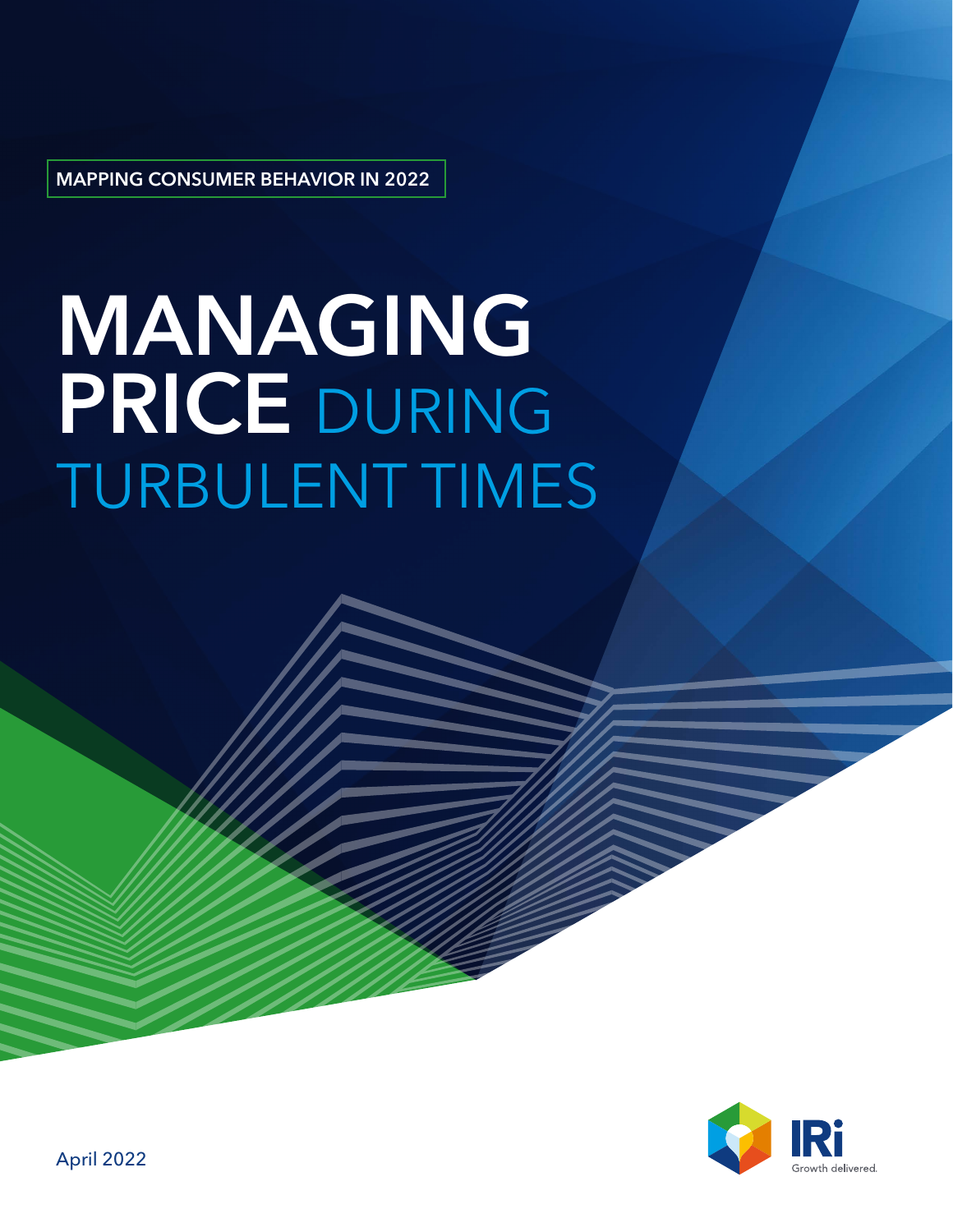# The Keys to Successfully Navigating Price Sensitivity in 2022

The first two years of the COVID-19 pandemic have created an unusual environment for price sensitivity that has, at times, made the concept of elasticity seem almost irrelevant. Until recently, manufacturers have managed to increase CPG product prices again and again without the corresponding decrease in sales volume you would normally expect.

Several factors help account for this. A big one is the fact that retailers have been reluctant to fully pass on price increases from producers to consumers. But as the gap between the producer price index (PPI) and the consumer price index (CPI) grows, retailers will soon have no choice but to close the gap.

#### Price Will Continue to Increase With the Gap Between CPI vs. PPI (Historically ~-0.5ppt) Indicating Continued Inflationary Increases



12-Month Percent Change, not seasonally adjusted

*Source: https://www.bls.gov/* 

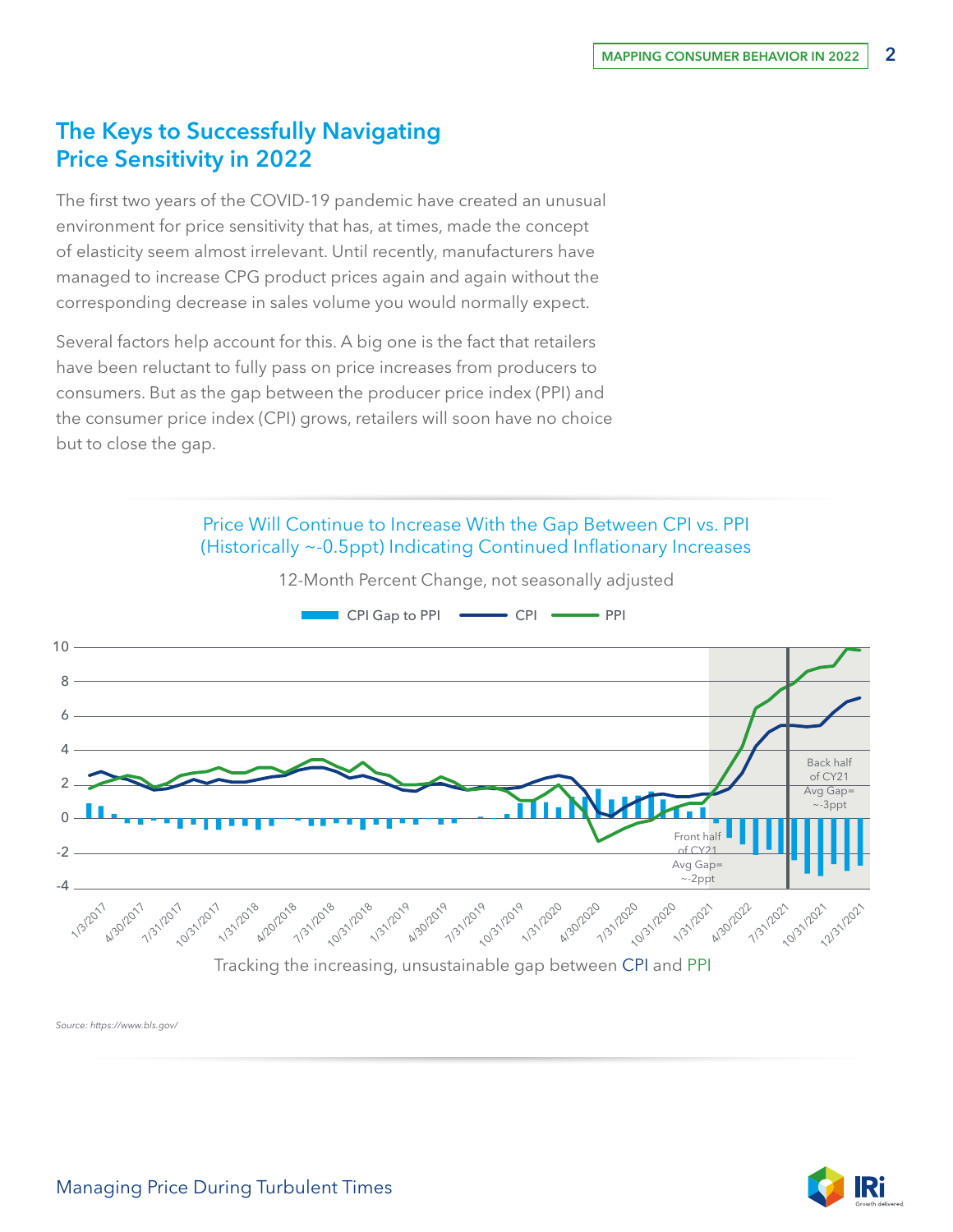In part, retailers have been hesitant to pass along price increases to maintain a more normal 0.5% gap between PPI and CPI because they've seen firsthand in this supply-constrained environment that consumers are very willing to switch stores or brands when they can't get what they want.

There's been a delay in price sensitivity taking hold thanks to some other factors too. One is remaining channel inventory bought at the old prices that still needs to be sold. Another is the fact that once prices are passed along to consumers, there will be another lag before they realize these prices are higher and act in response.

#### Out-of-Stock Issues Are Persistent, But Not Category Consistent

#### December Out-of-Stocks

Have you personally experienced issues with out-of-stocks or items being unavailable during the past week?



#### Most Impacted Categories

Have you personally experienced issues with out-of-stocks or items being unavailable during the past week when you tried to buy any of the following types of products?



## Changes in Shopping Behavior

What did you do most often when something you wanted to buy was recently unavailable at your store/site? (among those who experienced out-of-stocks)

| 34% | Went to a different physical store<br>and bought the item I wanted     |
|-----|------------------------------------------------------------------------|
| 24% | Bought a different brand or variety<br>instead, from the same location |
| 19% | Went back to the same<br>location to buy later                         |
| 7%  | Went online to order<br>the item I wanted                              |
| 26% | Didn't make<br>the purchase                                            |

*Source: IRI OmniConsumer™ Survey Solutions, December 2021, n=1,069 total respondents, fielded 12/3-8/2021* 

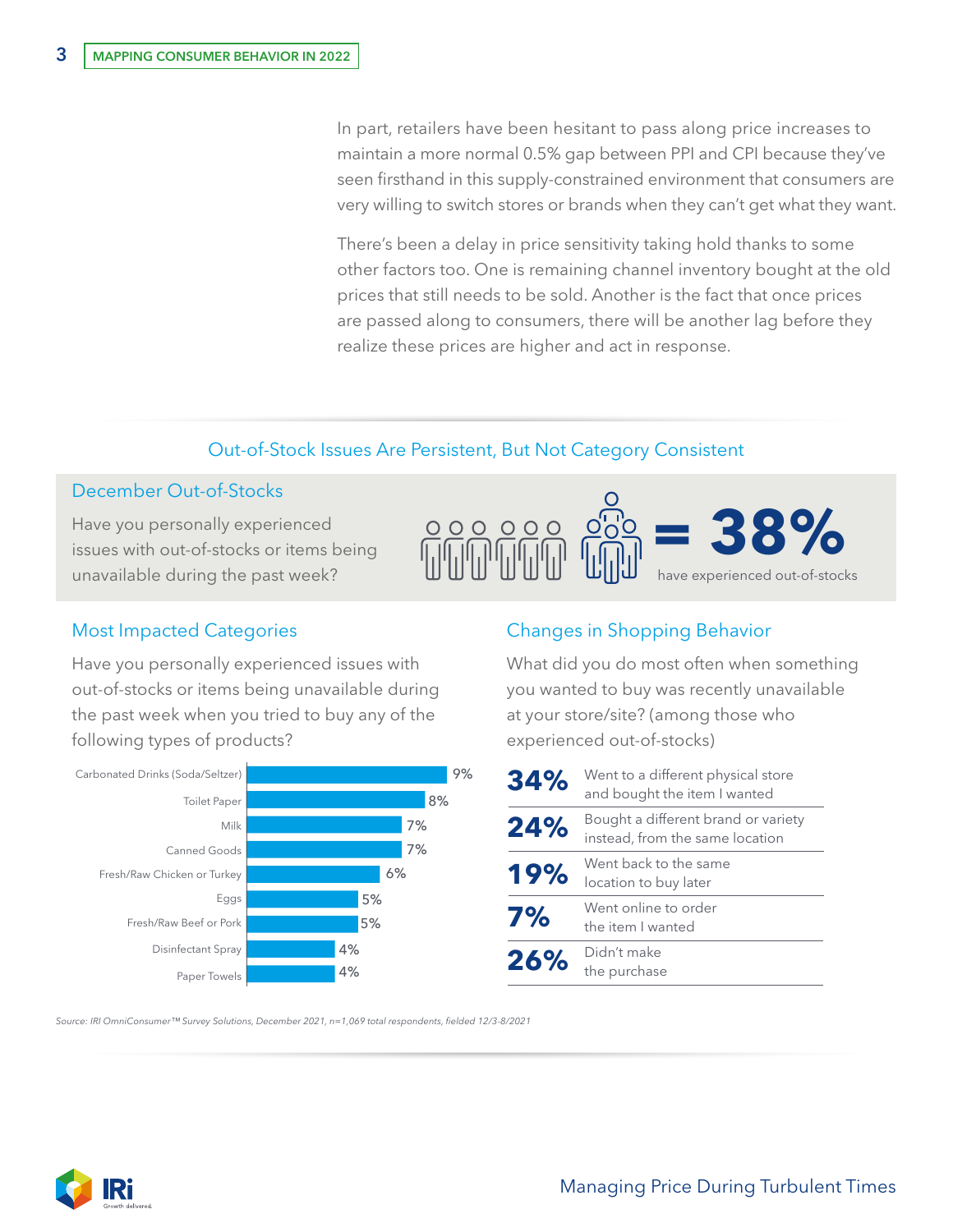But as this sequence of events unfolds, some consumers undoubtedly will change their buying behavior, because they are already taking economic hits on several other fronts. The stimulus checks that helped boost CPG sales have dried up. And while personal savings grew substantially during COVID-19, rising inflation has caused many households to dip into savings for everyday expenses. At the same time, wage growth has failed to keep pace with inflation.

### Inflation Is Outpacing Wage Growth

January through December, year-over-year change in U.S. **consumer prices** and **earnings**



*Source: 1. https://fred.stlouisfed.org/series/PSAVERT 2. U.S. Bureau of Labor Statistics. As of January 2022. Wage data covers private sector.* 



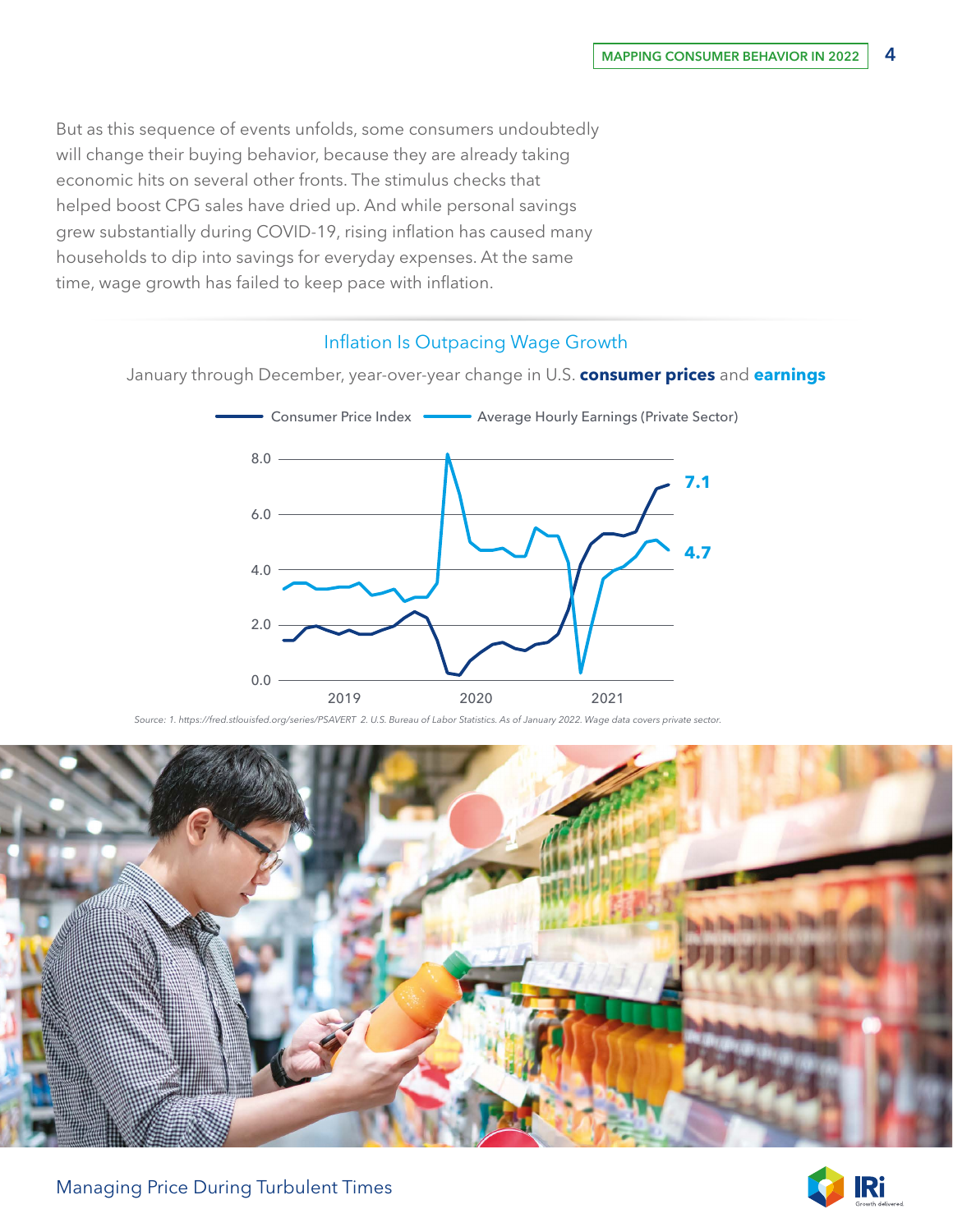The storm hasn't hit yet, but the dark clouds are looming and we can forecast with high levels of confidence that CPG prices will continue to rise.

Russia's invasion of Ukraine has likewise only exacerbated the problem of rising energy costs, which saw a 29.3% increase in the energy consumer price index from 2020 to 2021. Consumer costs have also risen in other categories. And we could soon see a series of interest rate hikes that make loans and mortgages more expensive.

The storm hasn't hit yet, but the dark clouds are looming and we can forecast with high levels of confidence that CPG prices will continue to rise. And with it, elasticity will return and brands that once felt immune to price sensitivity could see product volumes drop off a cliff. To avoid that outcome, brands and retailers need to plan for this likely scenario and be prepared to respond quickly when it occurs. To do that, they should act now to:

- **• Monitor volume and be ready to switch tactics.** While the pandemic has led some brands to believe that price elasticity no longer exists, consumer behavior will shift as CPG prices keep rising and consumer dollars get stretched further. It's important to be nimble, closely monitor volume, and be ready to switch on promotions or a new pricing strategy the moment you see sales volumes start to dip.
- **Invest in innovation now.** When the dust settles a year from now, if you've raised your prices 20% over that period, you'll be left with a higher-priced brand that needs to be supported with some sort of value proposition. Whether it's a special benefit, package or ingredient, consumers will seek a justification for the higher prices and good reasons not to switch to a less-expensive brand.
- **• Focus on assortment and consider pack alterations.** While consumers may seek out larger value-priced packages of shelfstable items, cash-strapped shoppers may also go the other way for more perishable items and trade down to individual/single portions. In lieu of raising prices yet again, some producers may instead opt for product downsizing, as we've seen previously in things like cereal box sizes and ice cream containers. Producers need to be ready to meet changing demand with the right assortment of pack sizes. They should also consider portfolio shifts to eliminate low-margin offerings. And retailers need to be ready to selectively increase prices while keeping their highest-value, most-pricesensitive items competitively priced.

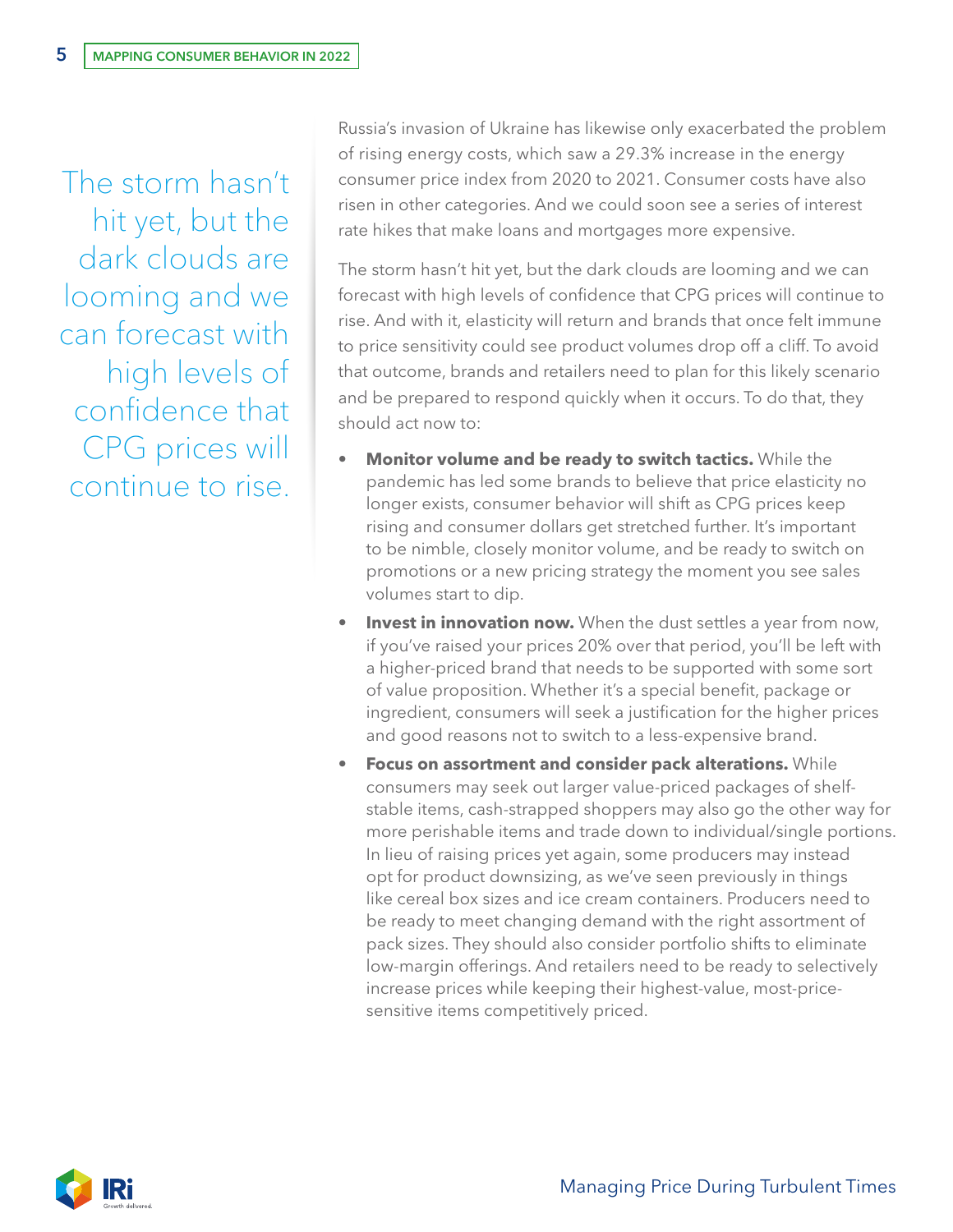- **• Be ready to promote products you know you can supply.** As prices continue to rise, promotions will return as brands feel the need to provide an incentive for cash-strapped consumers to continue to buy their products instead of going to a private label or making another choice, because they'd rather find sales or deals instead of switching to lower-cost products if the option is available. But in this supply-constrained environment, it's critical to keep these incentives targeted to products you can keep in stock.
- **Target audiences based on price sensitivity.** By leveraging your shopper database, you can target various audiences in different brick-and-mortar and e-commerce environments with unique offers. Maybe that means reaching less-price-sensitive shoppers (e.g., wealthy boomers) with an offer at \$14.99 and price-sensitive shoppers (e.g., low-income millennials) with a different offer on the same product at \$9.99.

With products like **[IRI Price and Trade Advantage™](https://www.iriworldwide.com/en-us/solutions/iri-price-trade-advantage%E2%84%A2)** that enable predictive price and trade strategies, **[IRI Assortment Optimization](https://www.iriworldwide.com/en-us/solutions/iri-assortment-optimization)** modeling to help ensure you have the right products in the right channels, and our **[IRI product innovation solutions](https://www.iriworldwide.com/en-us/solutions/market-performance-and-strategy/innovation)**, IRI helps clients better predict and effectively respond to changing market conditions like the ones we're now experiencing. The brands and retailers that plan for and adapt to these market shifts will emerge stronger from these challenging conditions. They also have a great opportunity right now to capture market share from competitors who would prefer to keep their heads in the sand and hope for the best.

Promotions will return as brands feel the need to provide an incentive for cash-strapped consumers.